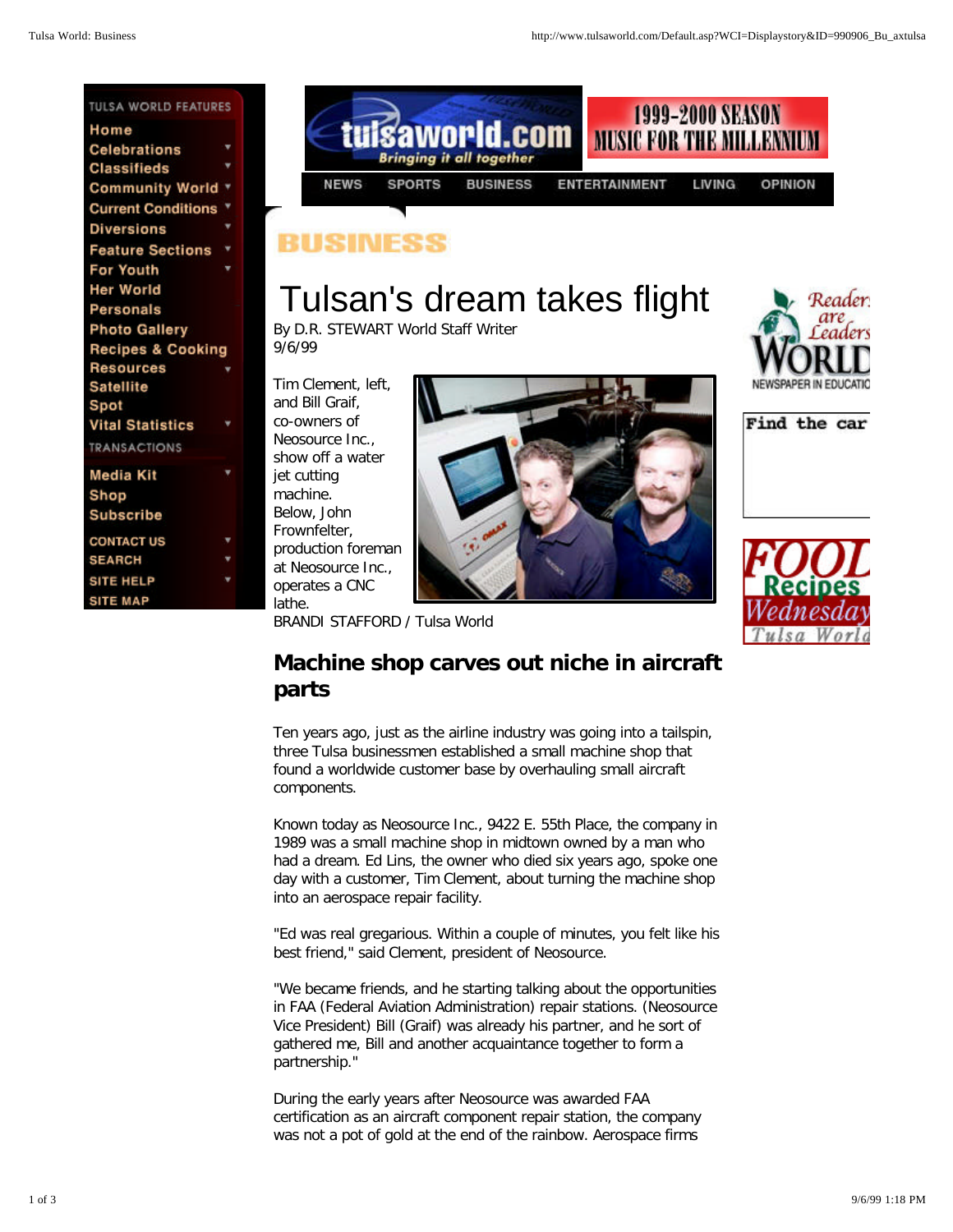were not beating down their door, and Clement didn't quit his day job teaching fire protection at Tulsa Community College.

"Several of us didn't take salaries out of the company for several years," Clement said. "We kept at it through sheer determination. My TCC salary kept me going."

Other partners were brought in and faded away, but Lins, Clement and Graif persevered.

Not having much money in their travel budget, the partners worked the phones, calling airlines to pitch the cost savings of machining aircraft components rather than buying new. Their best and only customer in those early years was American Airlines.

In 1993, they got a call from Qantas Airlines, Australia's national carrier.

"We sent them a sample of a part that had been previously repaired," Clement said. "They had been buying new parts, and when we showed them they could be saving hundreds of thousands of dollars a year, it really piqued their interest. They started sending us purchase orders."

Qantas marked a turning point in the company's fortunes. More airline work followed, the company outgrew its Midtown quarters and moved east to a 15,000-square-foot plant on 55th Place. About 2,500 square feet of the plant is subleased to Tom Lucito's Automotive Machine Shop, which is a compatible business that runs a clean shop like Neosource's.

Graif said a commercial airliner is made up of thousands of small parts that must be periodically refurbished or repaired.

Large aerospace subcontractors and machine shops garner major projects, such as landing gears, propellers or turbines.



But many small aircraft parts, which the airlines don't have the

facilities or the expertise to repair, fall through the cracks. Small companies like Neosource can exploit their niche if they are aggressive, Graif said.

"Most all of our parts are air frame compo nents,"

Graif said. "Most of them you can hold in the palm of your hand. That's the kind of thing we do best. And the airlines are best served economically when they let small shops like us attend to small parts.

"There's just too much detail for them to do it all themselves. And, we like to think we provide real good customer satisfaction."